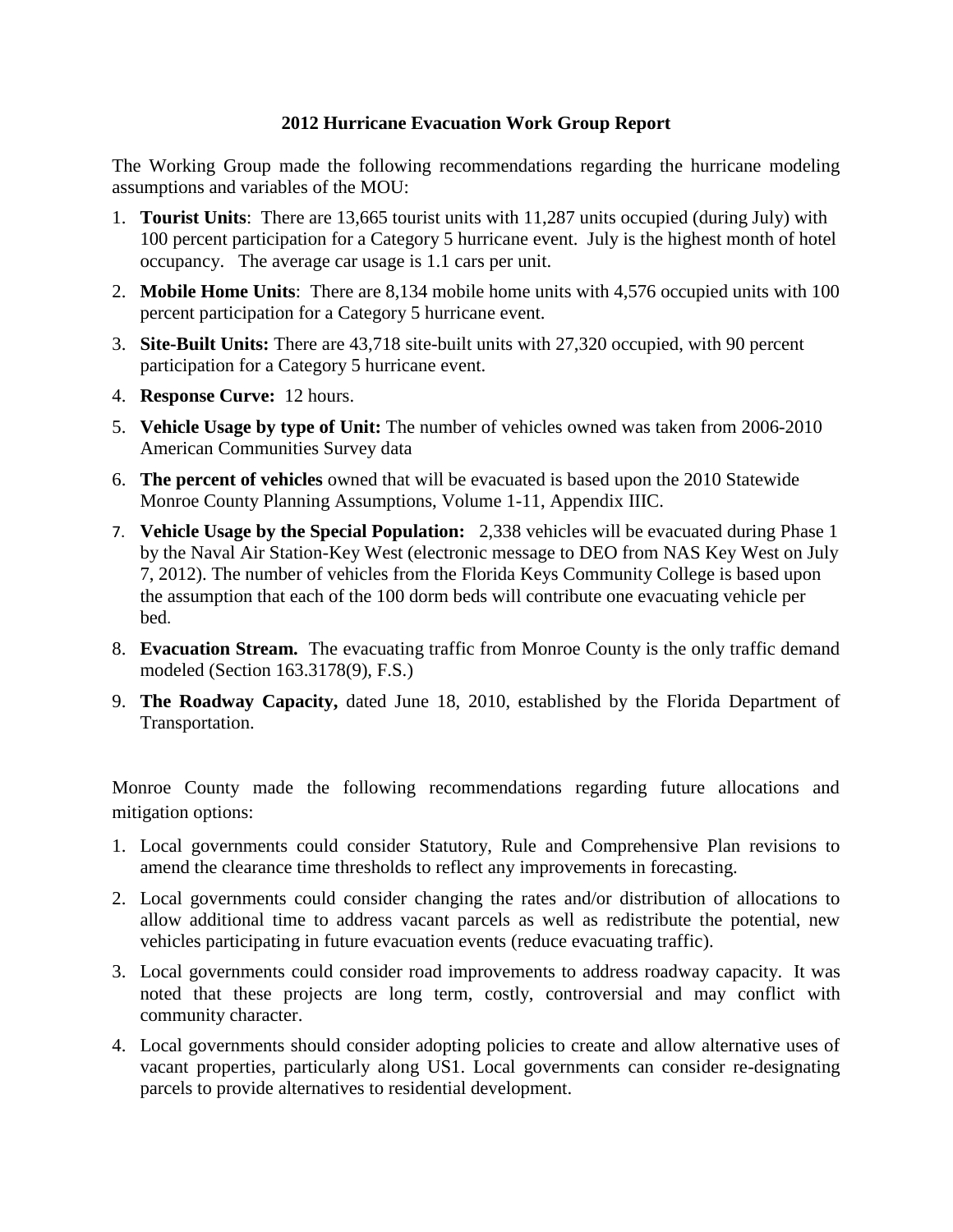- 5. Local governments should adopt new funding mechanisms for land acquisition and management to accelerate the extinguishment of development rights and reduce evacuating traffic.
- 6. Local governments should adopt new incentives to facilitate development that donates land in order to extinguish development rights and reduce evacuating traffic.
- 7. Local governments should consider adopting policies to allow the transfer of development rights across jurisdictional boundary lines to redistribute existing density and reduce exposure to property rights takings cases.
- 8. Local governments could consider the construction of shelters outside of coastal high hazard areas in Monroe County funded by impact fees to improve public safety and reduce the number of evacuating vehicles. Note, this concept is not supported by the Florida Division of Emergency Management and only 3% of the population uses shelters.
- 9. Local governments could consider petitioning the federal government to designate all eligible vacant lots within the Keys as Coastal Barrier Resource Units (CBRS) to limit the developable areas that can receive federal funds or subsidies, such as flood insurance.

The Work Group made the following recommendations regarding future allocations:

The Work Group recommended scenario M5, from the scenarios presented on June 8, 2012, which includes the continuation of full allocations for each local government, with a provision that the City of Key West would transfer annually (by July  $15<sup>th</sup>$ ), any remaining allocations for the year to the other local governments. The unused allocations would be distributed to the other local governments based upon the local governments' ratio of vacant platted land. The vacant land analysis is the comparison of each local government's vacant land percentage to the whole of all the vacant lands in the Florida Keys.

The following table illustrates how the redistribution of the surplus allocations would be made based on the vacant land analysis. Key Colony Beach and Layton have less than 1 percent of the vacant land and would receive fractional allocations. Fractional units (to two decimal places) can be accumulated. However, only whole allocations can be awarded for the purposes of permit issuance.

| <b>Vacant Land Analysis</b><br><b>Table</b> | <b>Vacant</b><br><b>Parcels</b> | % of Total<br><b>Vacant</b><br><b>Parcels</b> | % of Surplus<br><b>Key West</b><br><b>Allocations</b> |
|---------------------------------------------|---------------------------------|-----------------------------------------------|-------------------------------------------------------|
| Islamorada                                  | 1,109                           | 9.86%                                         | 5.03                                                  |
| Key Colony Beach                            | 92                              | 0.82%                                         | 0.42                                                  |
| Layton                                      | 13                              | 0.12%                                         | 0.06                                                  |
| Marathon                                    | 1,281                           | 11.38%                                        | 5.81                                                  |
| <b>Unincorporated Monroe</b><br>County      | 8758                            | 77.83%                                        | 39.69                                                 |
| <b>Total</b>                                | 11,253                          | 100.00%                                       | 51.00                                                 |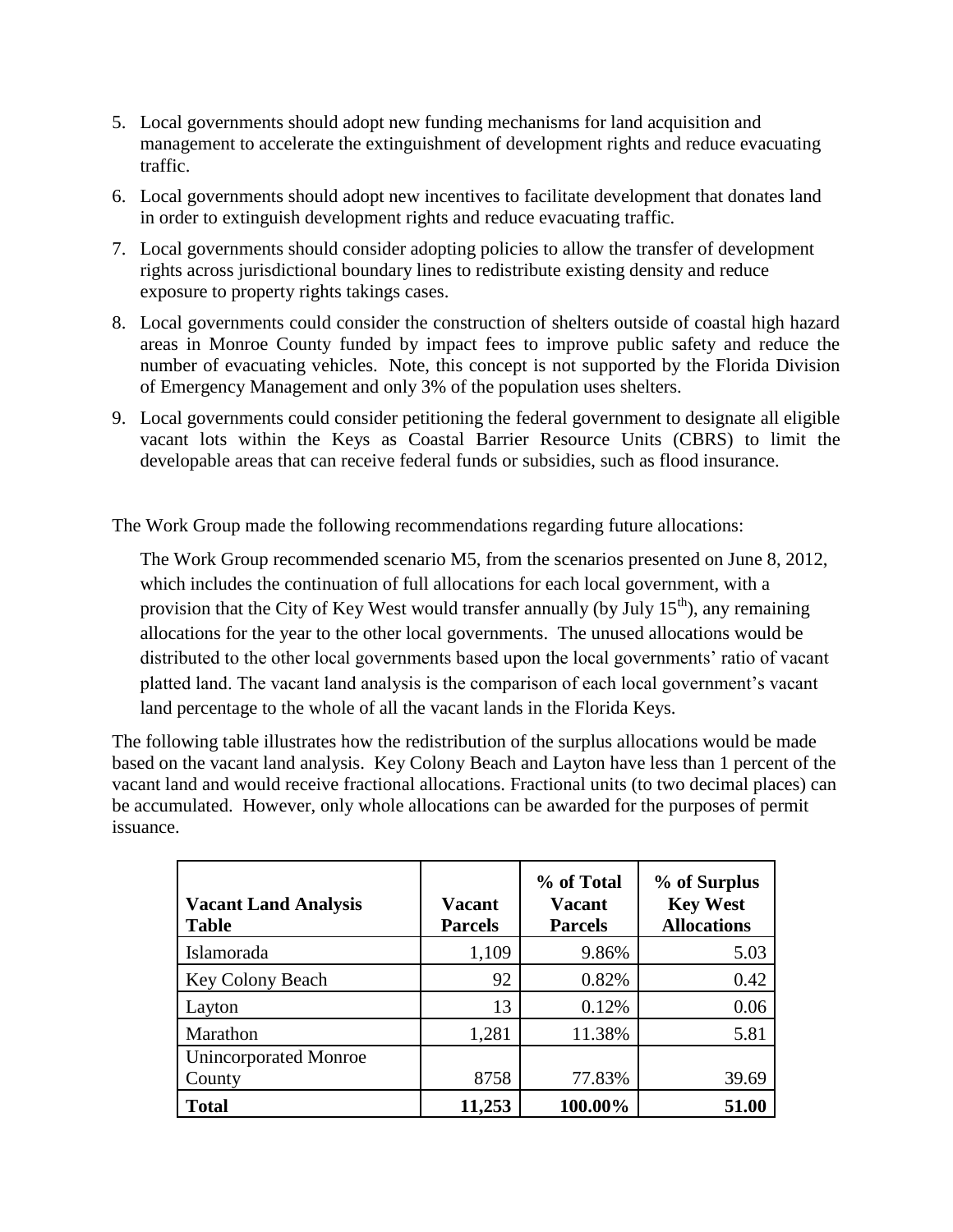### **Concerns expressed by the Majority of the Work Group**

1. **Timing of mobile home evacuation**: There is little information available regarding the precise time when a mobile home occupant will evacuate. Some members believe that mobile home occupants will not evacuate during Phase 1 and should be modeled as Phase 2. No evidence exists to indicate that mobile home occupants do or do not leave during Phase 1 of the phased evacuation.

**Note:** DEO recommended that educational workshops be conducted with the mobile home parks to provide education and to improve evacuation support services for individuals with pets and those lacking transportation to facilitate evacuation from mobile homes that are vulnerable to flooding, high winds and do not meet the current wind load standards under the Florida Building Code. The County Emergency Operations Director orders residents in vulnerable dwelling units to evacuate prior to the mandatory order for site built units.

2. **Human Behavioral Surveys** conducted by Dr. Baker for the DEM Statewide Regional Hurricane Evacuation Study indicates that 88 percent of mobile home occupants would evacuate for a Category 5 evacuation. The surveys included 400 telephone surveys conducted in Monroe County with 44 responses from mobile home occupants. These numbers were aggregated with Miami-Dade and Broward mobile home surveys for a total of 1600 surveys. While statistically sound, the small response from mobile home occupants in the Florida Keys was a concern to the Work Group since the adopted comprehensive plan policies and the Hurricane Evacuation model assume that the mobile home occupants evacuate on Phase 1 of the evacuation. Monroe County recommended that additional surveys of mobile home occupants be conducted.

**Note**: Several evacuation scenarios include 15% or 1,248 mobile home units modeled as evacuating with the site built units during Phase 2 and produced a 24 hour evacuation clearance time.

3. **Mobile home occupancy rate:** Some members questioned the validity of the occupancy rates reported by the U.S. Census and American Community Survey which indicates that out of 8,134 mobile homes, there are only 4,576 occupied units.

**Note:** This is the most recent, best available and relevant data.

### **Public Comments and responses**

• Some citizens took the position that because the phased evacuation covers 48 hours, there is a clearance time of 48 hours, not 24 hours.

**Note:** The early evacuation of tourists and mobile home occupants is mitigation to maintain the 24 hour evacuation clearance time. The policy has been adopted for more than five years and the hurricane evacuation modeling software was developed in response to the adopted policy. To modify the policy requires a comprehensive plan amendment for five of the six local governments. Key West adopted the phased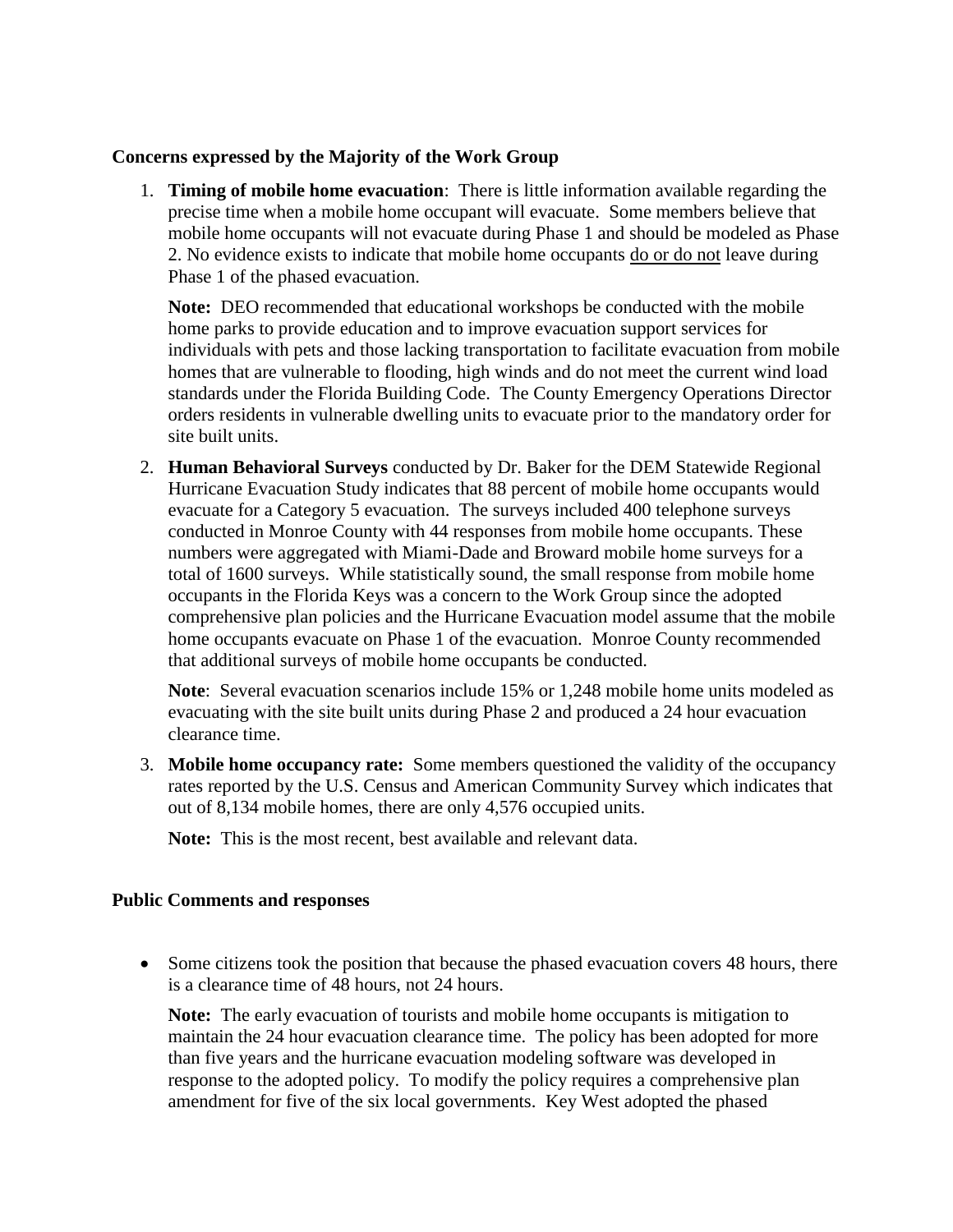evacuation policy by City Resolution. The adopted policies must be consistent with each other since the evacuation of the Florida Keys involves all of the local governments.

- Reduce units to the extent possible using vacant land analysis, until road improvements are made or develop additional means for evacuation.
- Petition for a toll on US1 and use funds for land acquisition to extinguish development rights.
- If future studies are proposed, the studies should first be submitted to Florida Division of Emergency Management for methodology approval.
- Tourist occupancy: Citizens recommended using the occupancy rate for the month of September and provided data showing that around 46% of hurricanes had occurred in September. The highest average hotel occupancy rate for the year occurs during July (Key West 90.5%, Lower Keys-75.9%, Marathon and Key Colony Beach 79%, Islamorada/Layton 67.5%, Key Largo 77.8%). The September average occupancy rate is lower than July's average occupancy rate. The citizens recommended using the Labor Day week-end occupancy rate which is 97% for Key West and 93% for the balance of the Keys for the Saturday during Labor Day weekend.

**Note**: DEO staff conducted a scenario using the highest occupied week end of the year which is Labor Day week end (97% and 93%) and the resulting evacuating time for Phase 1 was 17.5 hours.

 Some members expressed concern that mobile home occupants are permanent residents and should be counted evacuating with the Phase 2 site-built units.

**Note**: The adopted policies notify mobile home occupants to evacuate at 36 hours. The balance of the permanent residents live in permanent site built structures. Mobile homes are more vulnerable and mobile home occupants are asked to leave earlier as a safety precaution. Several evacuation scenarios include 15% or 1,248 mobile home units modeled as evacuating with the site built units during Phase 2 and produced a 24 hour evacuation clearance time.

• The currently adopted 48-hour phased evacuation policy is not reasonable due to the nature of hurricane storm events and tourists may not be able to evacuate before mobile and site-built units evacuate**.** 

**Note:** The application of the worst case scenario would result in a building moratorium. Current hurricane forecasting and the media provide significant advance notice of approaching weather conditions.

• The Hurricane Evacuation Model accounts for 38% of the existing site built units because the Census data reports the balance of the site built units as vacant, therefore, providing evacuation clearance time results that are lower because of the applied occupancy and participation rates. The model should assume that some percentage of the vacant homes reported by the census and American Communities Surveys are being occupied by seasonal occupants.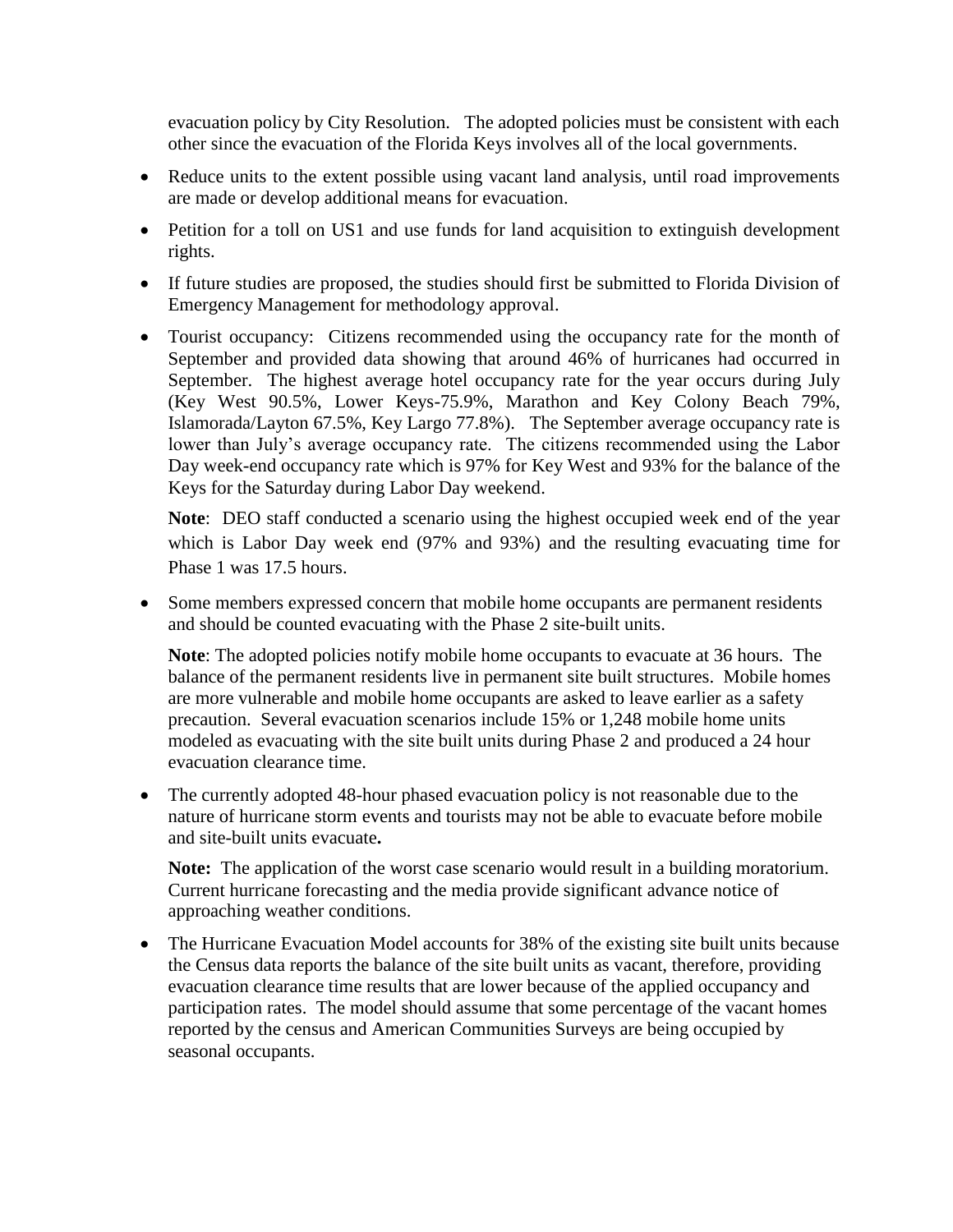**Note:** Insufficient data exists to provide an accounting for how many seasonal units may be rented without authorization or registration with the Department of Business and Professional Regulation and/or the local governments that issue vacation rental licenses.

Insufficient data exists to determine the number of units that may be occupied by a friend or relative, but have been classified as "vacant" in the hurricane evacuation model.

 Comments received from the public indicated there could be unlawful downstairs enclosures that are being reported by FEMA officials that may not have been counted by the US Census or included in the hurricane evacuation model's evacuation stream.

**Note:** FEMA and the County are compiling the number. The County has implemented a program for home inspection when flood insurance policies must be renewed and when property sales occur and is taking enforcement action as needed.

• Comments received from the public recommended that the model use assumptions that account for a fast intensification of a hurricane where a phased evacuation is not possible and tourists and permanent residents evacuate simultaneously. Under this scenario, no additional new development could occur.

**Note:** With current technology, citizens are aware of potential storm threats several days in advance. Weather forecasting to predict where a hurricane will strike has improved and forecasters are able to predict as far out as 36 hours. The ability to project the precise intensity of the hurricane strike continues to be a challenge.

- Mr. James Franklin, with the National Hurricane Center, reported that the National Hurricane Center has improved in its ability to project where a hurricane will make landfall from 24 hours to 36 hours; however, rapid intensification of a hurricane system is still a major issue with forecasting. He indicated that the Weather Forecasting Services routinely misses intensity by 1 category and the hurricane track error increases by 45 miles/day. Track errors include: speed (timing) and location. He gave the following example: 48 hours in advance of storm (center of storm): Intensity is off by 15 knots and the track is off by 90 miles. 24 hours in advance of storm (center of storm): Intensity off by 11 knots and track is off by 51 miles.
- The occupancy rate for the existing site-built units could increase resulting in a longer evacuation time.

**Note:** Occupancy has declined over a 20 year period.

- Change rate and distribution of allocations based on vacant land analysis Keys wide.
- Decrease annual allocation rate to provide more time for acquisition of land and reduce evacuation stream
- Increase road capacity to facilitate evacuation.
- Re-designate vacant platted lots close to US1 for commercial/office uses to reduce residential evacuation.
- Revise evacuation clearance time in status and plans based on improved capacity.
- Consider referendum to create dependent taxing authority for land acquisition to reduce future evacuation stream.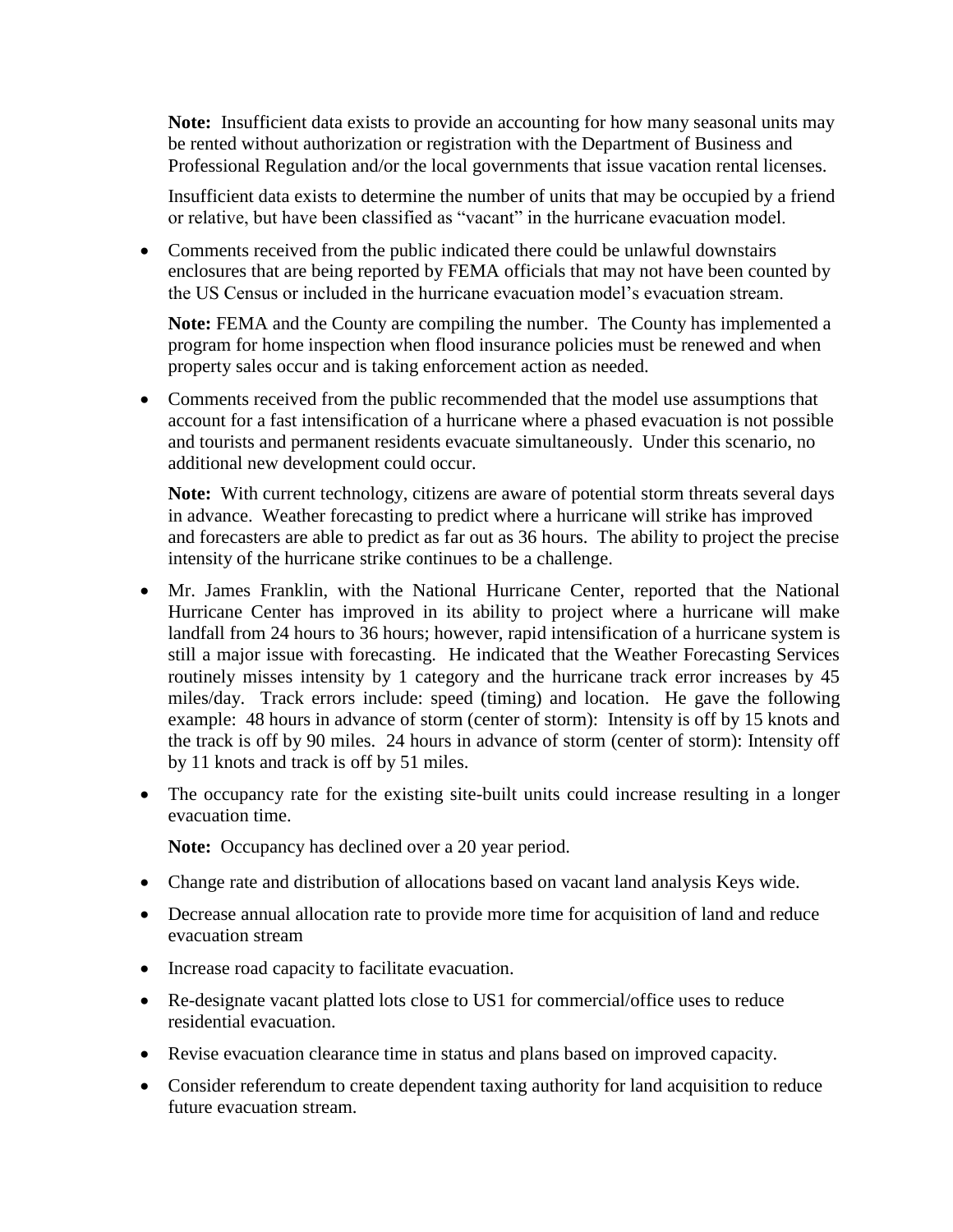#### **Attachments**

*Excerpt of Rule 28-20.140, F.A.C.*

- 11. By July 1, 2012, Monroe County shall enter into a memorandum of understanding with the Department of Community Affairs, Division of Emergency Management, Marathon, Islamorada, Key West, Key Colony Beach, and Layton after a notice and comment period of at least 30 days for interested parties. The memorandum of understanding shall stipulate, based on professionally acceptable data and analysis, the input variables and assumptions, including regional considerations, for utilizing the Florida Keys Hurricane Evacuation Model or other models acceptable to the Department to accurately depict evacuation clearance times for the population of the Florida Keys.
- 12. By July 1, 2012, the Florida Keys Hurricane Evacuation Model shall be run with the agreed upon variables from the memorandum of understanding to complete an analysis of maximum build-out capacity for the Florida Keys Area of Critical State Concern, consistent with the requirement to maintain a 24-hour evacuation clearance time and the Florida Keys Carrying Capacity Study constraints. This analysis shall be prepared in coordination with the Department of Community Affairs and each municipality in the Keys.
- 13. By July 1, 2012, the County and the Department of Community Affairs shall update the data for the Florida Keys Hurricane Evacuation Model as professionally acceptable sources of information are released (such as the Census, American Communities Survey, Bureau of Economic and Business Research, and other studies). The County shall also evaluate and address appropriate adjustments to the hurricane evacuation model within each Evaluation and Appraisal Report.
- 14. By July 1, 2012, the Department of Community Affairs shall apply the derived clearance time to assess and determine the remaining allocations for the Florida Keys Areas of Critical State Concern. The Department will recommend appropriate revisions to the Administration Commission regarding the allocation rates and distribution of allocations to Monroe County, Marathon, Islamorada, Key West, Layton and Key Colony Beach or identify alternative evacuation strategies that support the 24 hour evacuation clearance time. If necessary, the Department of Community Affairs shall work with each local government to amend the Comprehensive Plans to reflect revised allocation rates and distributions or propose rule making to the Administration Commission.
- 15. By July 1, 2013, if necessary, the Department of Community Affairs shall work with each local government to amend the Comprehensive Plan to reflect revised allocation rates and distribution or propose rule making to the Administration Commission.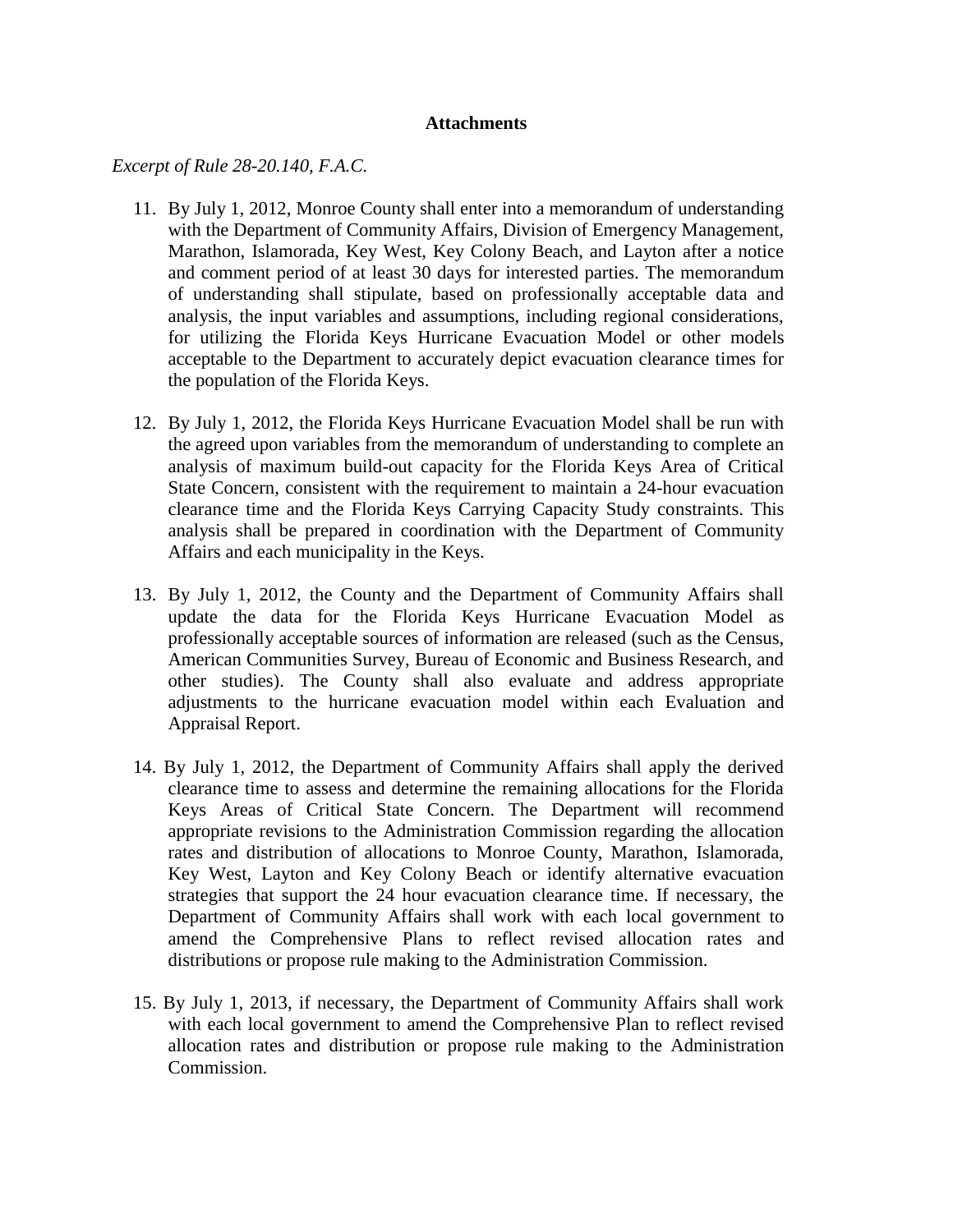#### **Section 163.3178 (9), Florida Statutes**

- i. A proposed comprehensive plan amendment shall be found in compliance with state coastal high-hazard provisions if:
	- 1. The adopted level of service for out-of-county hurricane evacuation is maintained for a Category 5 storm event as measured on the Saffir-Simpson scale; or
	- 2. A 12-hour evacuation time to shelter is maintained for a Category 5 storm event as measured on the Saffir-Simpson scale and shelter space reasonably expected to accommodate the residents of the development contemplated by a proposed comprehensive plan amendment is available; or
	- 3. Appropriate mitigation is provided that will satisfy subparagraph 1. or subparagraph 2. Appropriate mitigation shall include, without limitation, payment of money, contribution of land, and construction of hurricane shelters and transportation facilities. Required mitigation may not exceed the amount required for a developer to accommodate impacts reasonably attributable to development. A local government and a developer shall enter into a binding agreement to memorialize the mitigation plan.
	- (b) For those local governments that have not established a level of service for out-of-county hurricane evacuation by July 1, 2008, by following the process in paragraph (a), the level of service shall be no greater than 16 hours for a Category 5 storm event as measured on the Saffir-Simpson scale.
	- (c) This subsection shall become effective immediately and shall apply to all local governments. No later than July 1, 2008, local governments shall amend their future land use map and coastal management element to include the new definition of coastal high-hazard area and to depict the coastal high-hazard area on the future land use map.

Note: This statute provides the basis for utilizing the category 5 storm event. All local governments in the Florida Keys had already adopted a 24 hour evacuation time prior to the enactment of this legislation.

## **Hurricane Evacuation Procedure for all Florida Keys Local governments**

*In the event of a pending major hurricane (Category 3-***5)** *Monroe County shall implement the following staged/phased evacuation procedures to achieve and maintain an overall 24 hour hurricane evacuation clearance time for the resident population.*

1. Approximately 48 hours in advance of tropical storm winds, a mandatory evacuation of non-residents, visitors, recreational vehicles (RV's), travel trailers, live-aboards (transient and non-transient), and military personnel from the Keys shall be initiated. State parks and campgrounds should be closed at this time or sooner and entry into the Florida Keys by non-residents should be strictly limited.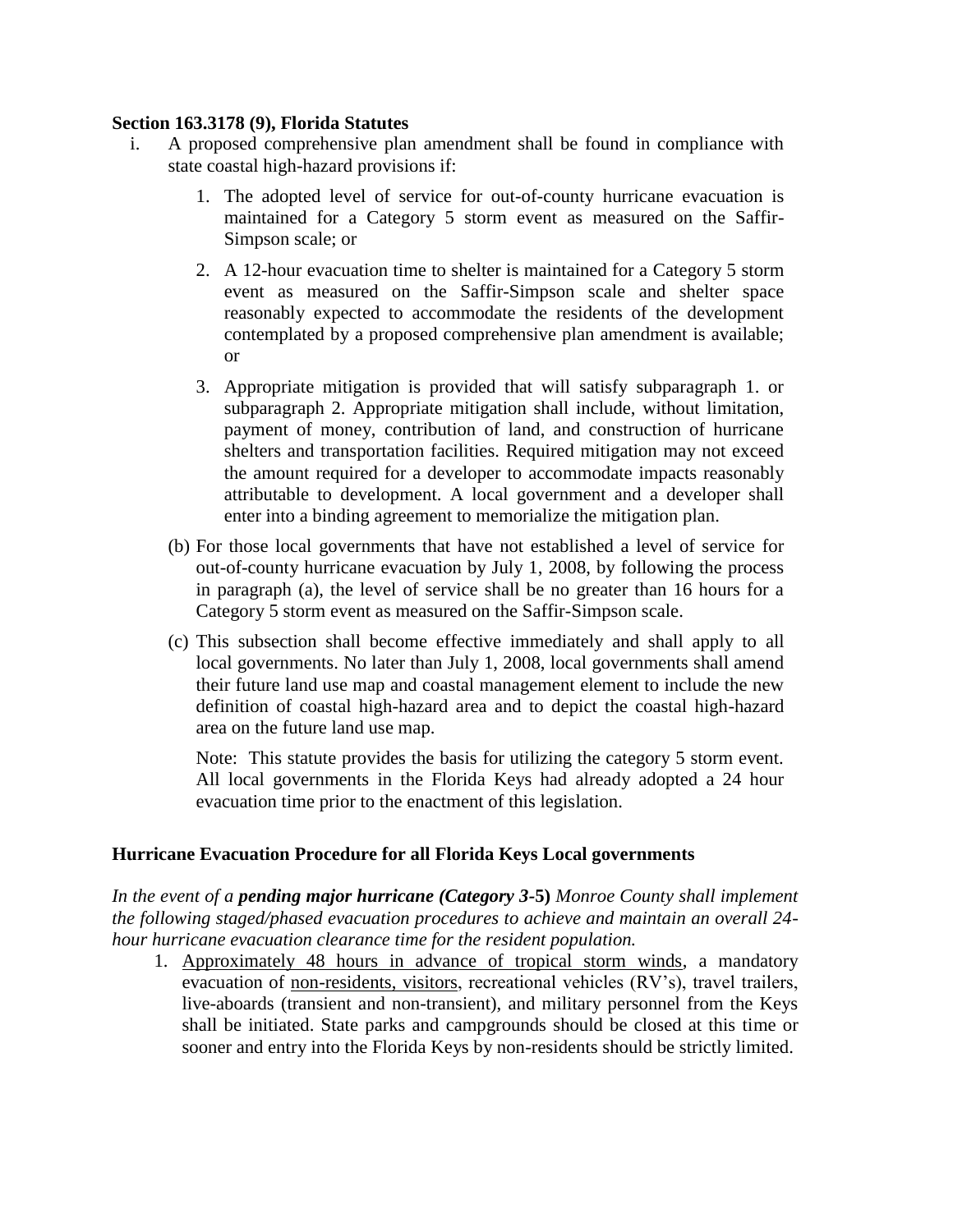- 2. Approximately 36 hours in advance of tropical storm winds, a mandatory evacuation of mobile home residents, special needs residents, and hospital and nursing home patients from the Keys shall be initiated.
- 3. Approximately 30 hours in advance of tropical storm winds, a mandatory phased evacuation of <u>permanent residents</u> by evacuation zone (described below) shall be initiated. Existing evacuation zones are as follows…